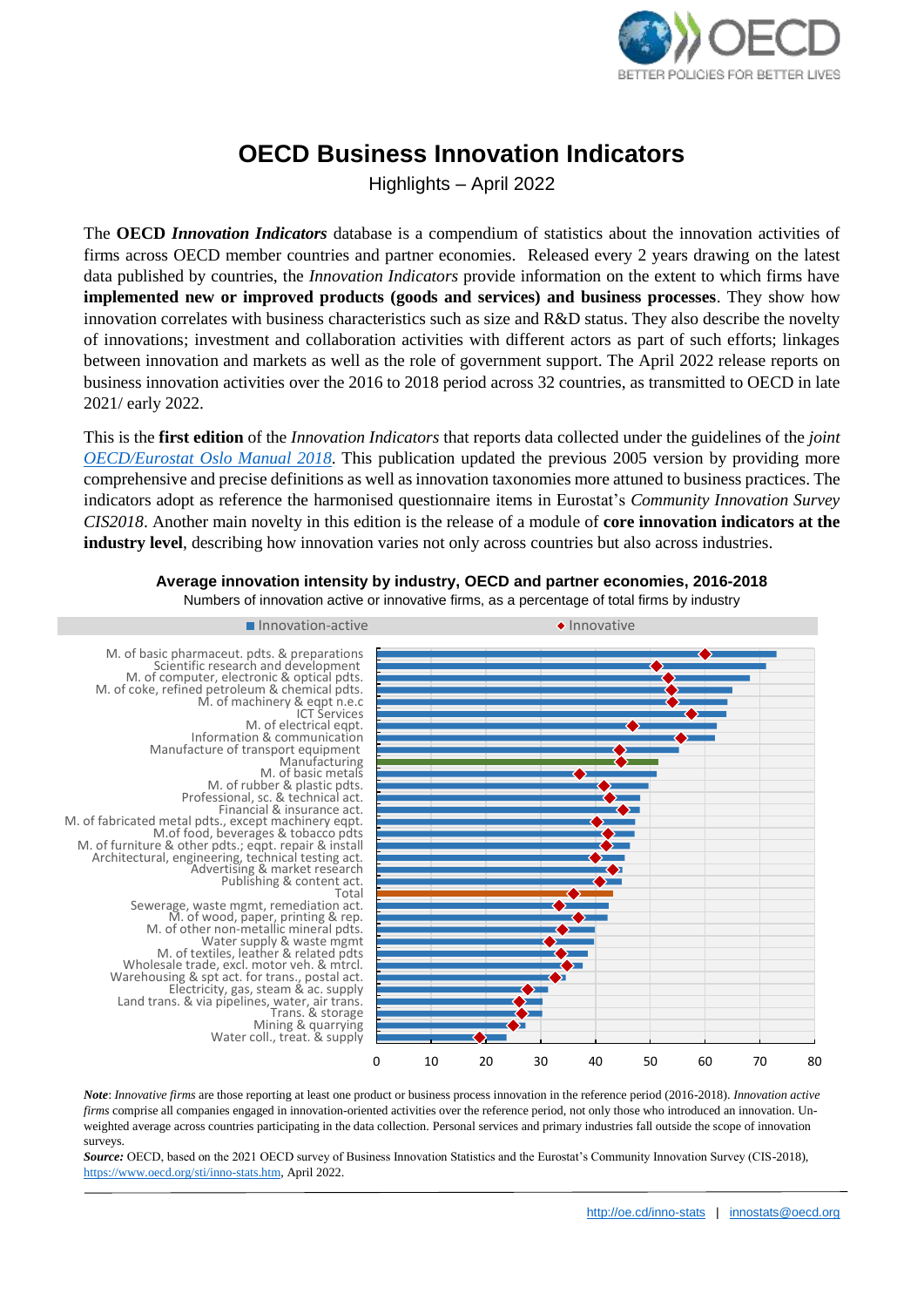

While pharma, specialised equipment manufacturing and ICT services are among the industries reporting the highest innovation rates, innovation is not exclusively concentrated in the manufacturing industry nor in those industries known for exhibiting higher levels of R&D intensity. Professional and financial services exhibit above average innovation rates. The R&D services industry is the second most innovation-active after pharma. It is very heterogeneous across countries as it serves different industries. The latter may implement and ultimately claim the resulting innovations.

#### *Product and process innovations are complementary*

Industries have also different innovation profiles, some relatively more focused on product innovations and others more focused on new or improved business processes. Overall, business process innovation is more widespread than product innovation, which refers to both goods and services. With some exceptions, the most innovative industries in terms of business process innovation are among those reporting the highest product innovation rates, indicating considerably synergies between different types of innovation. The wholesale trade industry has higher-than-average process innovation rates, broadly comparable to the overall manufacturing industry, but much lower rates of product (service) innovation. In relation to process innovation, product innovation rates can also be comparatively low for industries like transport equipment with long-lived products.

#### **Average business process and product innovation intensity by industry, OECD and partner economies, 2016-2018**



*Note*: Unweighted average across countries participating in the data collection. The 2018 edition of the Oslo Manual[, https://www.oecd.org/science/oslo](https://www.oecd.org/science/oslo-manual-2018-9789264304604-en.htm)[manual,](https://www.oecd.org/science/oslo-manual-2018-9789264304604-en.htm) defines *business process innovation* as "a new or improved business process for one or more business functions that differs significantly from the firm's previous business processes and that has been brought into use in the firm"; and *product innovation* as "a new or improved good or service that differs significantly from the firm's previous goods or services and that has been introduced on the market". *Source*: OECD, based on the 2021 OECD survey of Business Innovation Statistics and the Eurostat's Community Innovation Survey (CIS-2018), [https://www.oecd.org/sti/inno-stats.htm,](https://www.oecd.org/sti/inno-stats.htm) April 2022.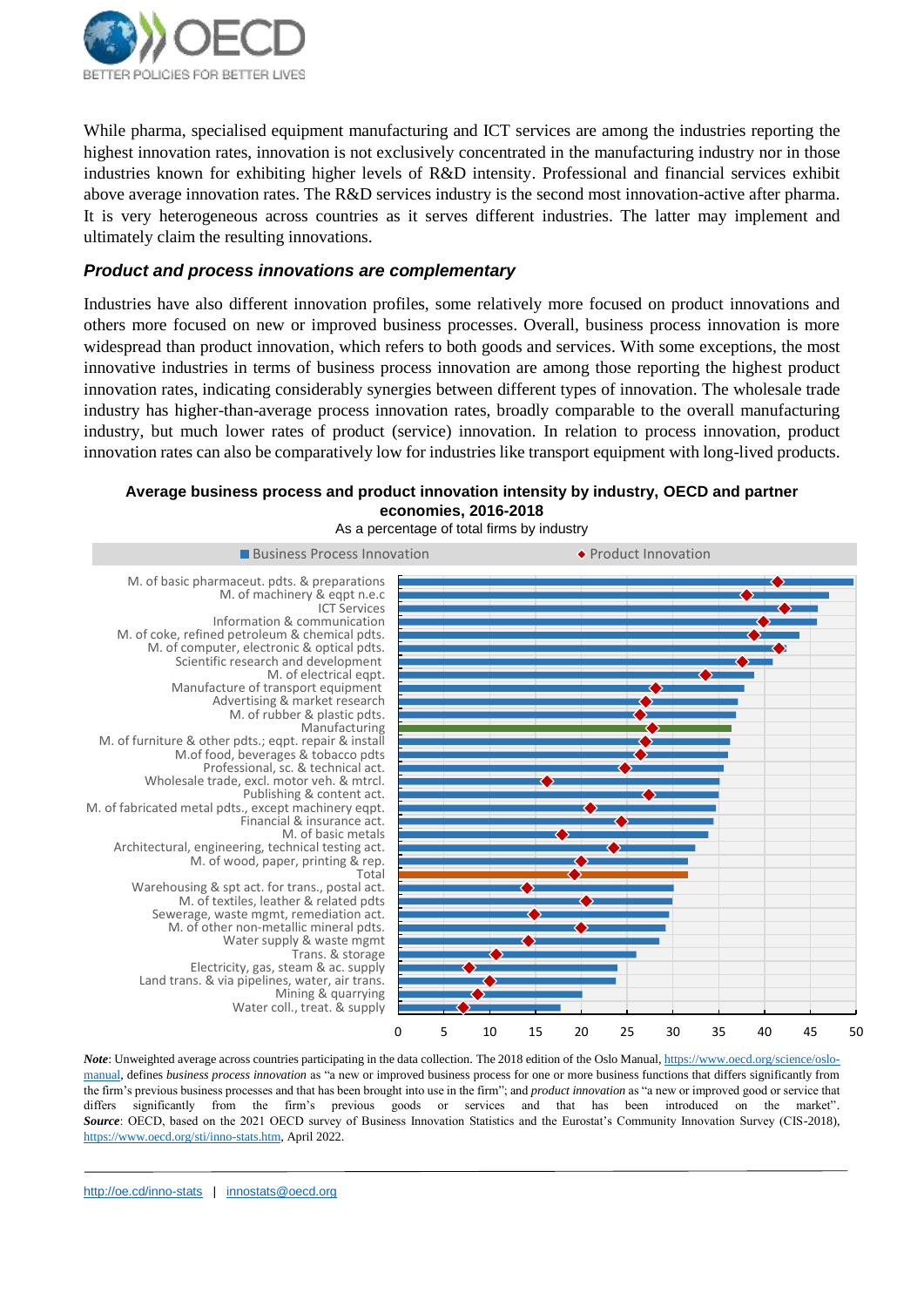

#### **How do firms innovate across the world?**

The country-level results provide a comprehensive picture of innovation performance internationally. As in the previous edition of the *Innovation Indicators*, the results show significant cross-country differences in the propensity of firms to engage in innovation activities. While results are in some instances highly correlated with other normalised STI indicators, there are several paradoxes. For instance, Korea is the second OECD country with the largest R&D intensity but less than 20% of its firms report having introduced an innovation. South Africa represents the other extreme. The United States and China report similar shares of innovative firms at close to 40%, well below the OECD's highest country, Canada, at nearly 80%.

The observed differences seem to be influenced by methodological and cultural differences, emphasizing the high sensitivity of international comparisons of innovation statistics to differences in survey design and implementation practices. Since respondents self-assess the significance of novelty and improvement to changes in their products and business processes, it is important for surveys to control for potential biases that may induce companies to under- or over-report innovation activity and outcomes.

The *Innovation Indicators*show that, within countries, innovation exhibits a high degree of concentration among large firms in terms of number of persons employed. The country level share of employment in innovative firms is indeed consistently higher than the share of innovative firms among total enterprises. In the median country, for instance, 47 % of firms introduced a new product or business process between 2016 and 2018. These innovative firms accounted for 58% of business sector employment.



**Innovative firms and employment in innovative firms, OECD and partner economies, 2016-2018**  As a percentage of total firms and total employment respectively

*Note*: *Innovative firms* are those reporting one or more innovations in the reference period (2016-2018). *Source:* OECD, based on the 2021 OECD survey of Business Innovation Statistics and the Eurostat's Community Innovation Survey (CIS-2018), [https://www.oecd.org/sti/inno-stats.htm,](https://www.oecd.org/sti/inno-stats.htm) April 2022.